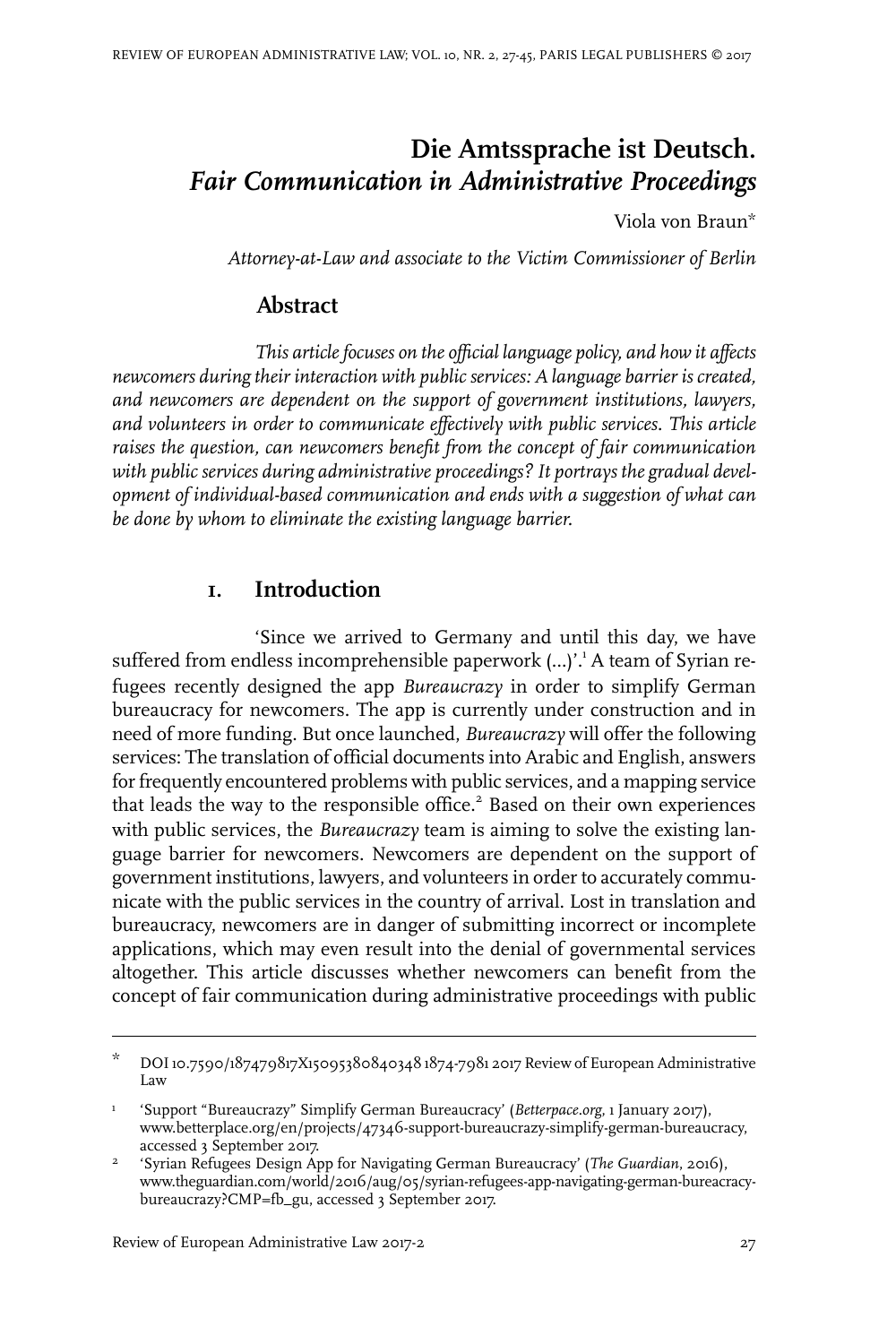services. In this context, the international, regional and national framework on a right to a fair trial and against discrimination is being examined. This article ends with a suggestion of what can be done by whom to eliminate the language barriers between newcomers and public services.

Throughout this article, *newcomers* are individuals, who recently crossed the border of their country of arrival. This article does not focus on their purpose of arrival and, consequently, their legal classification as an asylum seeker, refugee, migrant worker or otherwise foreign resident. The migrant worker from Turkey, the student from Spain, and the asylum seeker from Somalia all have the same problem in common: They are dependent on the support of others when communicating with the Job Centre, the Social Rights Centre or the Foreigners Office. The term *fair communication* comprises the right to translation of documents and/or assistance by an interpreterin administrative proceedings. The term *administrative proceeding* refers to 'the activity of administrative authorities with external effects directed towards the examination of conditions, preparation and taking of an administrative act'.<sup>3</sup> Examples are the granting or refusal of a residency status or of welfare. Further, the article does not focus on financial and legal aid, nor does it discuss Court proceedings.

# **2. The Official Language Policy**

The official language policy is widespread in the European Union (EU). Bulgaria, France, Estonia, Latvia, Lithuania, Greece and Poland apply a single official language policy. <sup>4</sup> Next to their official language, Austria, Croatia, the Czeck Republic, Germany, Hungary, Portugal, Romania, Slovakia, Slovenia, Sweden and the United Kingdom recognise under certain circumstances one or more other minority languages within their territory.<sup>5</sup> Throughout the article, Germany will be used as a national example. Since the German language is not that widespread around the world, language barriers for newcomers in private and public life tend to be higher in Germany than for instance in France or the United Kingdom. In addition to the recent influx of asylum seekers, over eight million foreigners (legally) reside in Germany.<sup>6</sup> Most

R. Seerden, *Administrative Law of the European Union, its Member States and the United States* (3rd edn,Intersentia 2012) 65. 3

Stefaan van der Jeught, *EU Language Law* (Groningen 2015) 36. <sup>4</sup>

<sup>5</sup> Ibid. 38.

Federal Statistical Office, *Statistical Report* (2015) 40, www.destatis.de/DE/Publikationen/StatistischesJahrbuch/Bevoelkerung.pdf?blob=publicationFile, accessed 3 September 2017. 6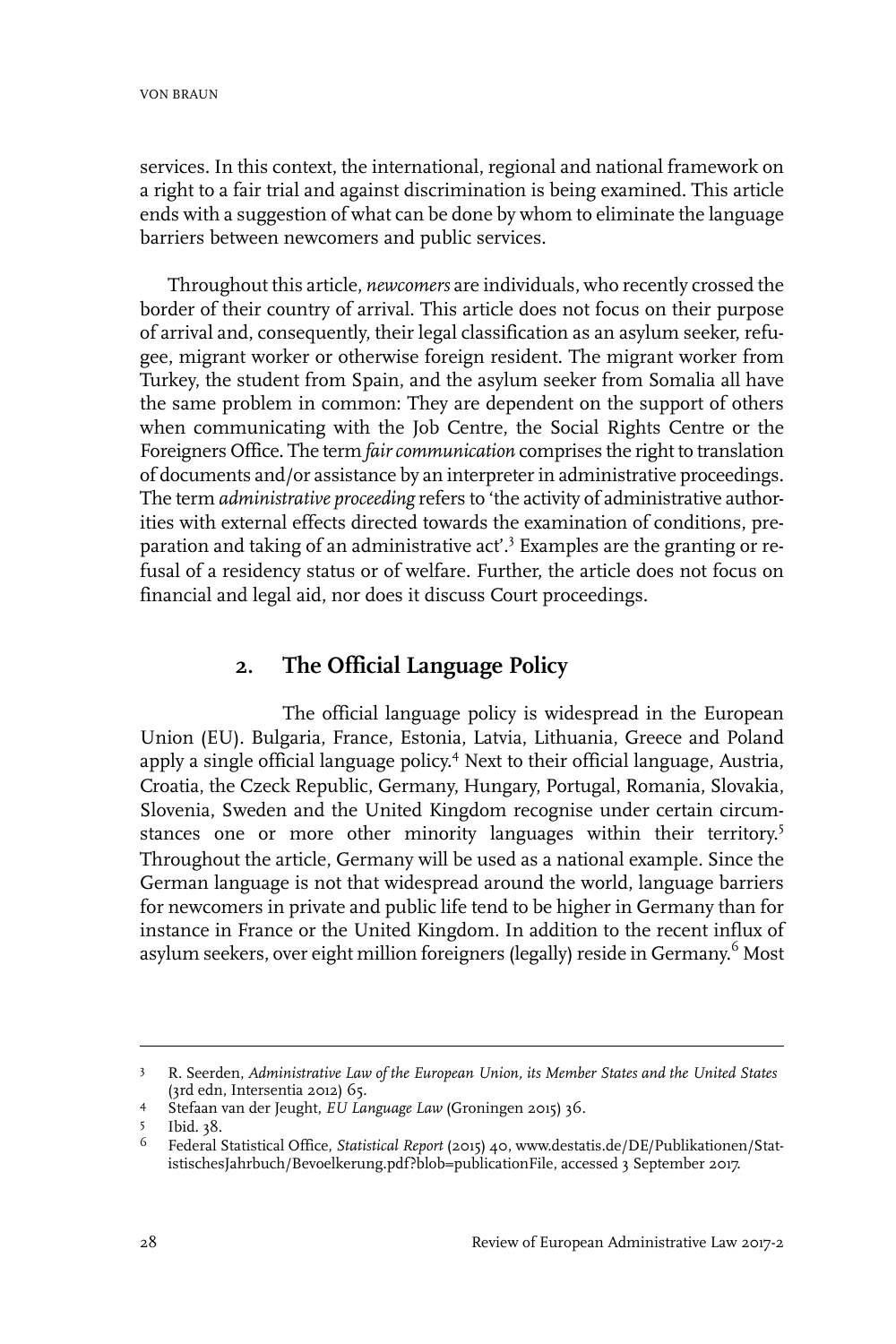of them originate from other EU member states, many from the Balkan States and Turkey. 7

### 2.1. Current Situation

Although it was briefly discussed by the federal parliament in 2011, the official language is not enshrined in the German Constitution. $^8$  Sec.23.1 Administrative Procedure Act<sup>9</sup> states that 'the official language shall be German'.<sup>10</sup> Consequently, official notices, letters, rulings and the complete administrative paperwork are in German.<sup>11</sup> Subsequently, communication with public services, for example the Foreigners Office, the Job Centre and the Social Rights Centre is in German only. To give an example, the documents of the Foreigners Office concerning the reasons of withdrawal of a residency status or the reasons given in a deportation order are in German.<sup>12</sup> The public offices themselves do not offer translation services. Hence, it is a general principle, that the individual of a third-state or a EU member state is responsible to either learn German or to independently obtain an interpreter.<sup>13</sup>

### 2.2. Current Support

As a result of the lack of governmental translation services, newcomers cannot communicate with public services without support from government institutions, lawyers or volunteers. There are few German governmental bodies that provide comprehensive legal aid in residency and social law, e.g. the Senate Department of the Commissioner for Integration and Migration in Berlin.<sup>14</sup> However, these public offices are rare and often have limited office-hours. In addition, ten governmental 'Welcome-Centres' were established and equipped with English-speaking officers throughout the nation

<sup>7</sup> Ibid.

<sup>&</sup>lt;sup>8</sup> 'Deutsch ins Grundgesetz' (Federal Parliament, 7 November 2011), www.bundestag.de/dokumente/textarchiv/2011/36382677\_kw45\_pa\_petitionen/206798, accessed 3 September 2017.

Administrative Procedure Act, www.bmi.bund.de/SharedDocs/Downloads/EN/Gesetzestexte/VwVfg\_en. pdf?\_\_blob=publicationFile, accessed 2 November 2017. 9

<sup>&</sup>lt;sup>10</sup> In the context of Court proceedings, the official language policy is enshrined in Sec.184 Court Constitution Act (GVG).

F. Kopp & U. Ramsauer, 'Sec.23' in *Verwaltungsverfahrensgesetz: VwVfG* (16th edn, C.H. Beck 2016) para. 5. 11

<sup>&</sup>lt;sup>12</sup> Federal Ministry of the Interior, 'Allgemeine Verwaltungsvorschrift zum Aufenthaltsgesetz' (26 October 2009) 77.1, www.verwaltungsvorschriften-im-internet.de/pdf/BMI-MI3-20091026- SF-A001.pdf, accessed 3 September 2017.

<sup>&</sup>lt;sup>13</sup> Ruling by Federal Fiscal Court BFHE VIIR102/75<14> (09 March 1976) www.jurion.de/Urteile/BFH/1976-03-09/VII-R-102\_75, accessed 3 September 2017.

Senate Department of Commissioner for Integration and Migration in Berlin, www.berlin.de/lb/intmig/service/ueber-uns/, accessed 3 September 2017. 14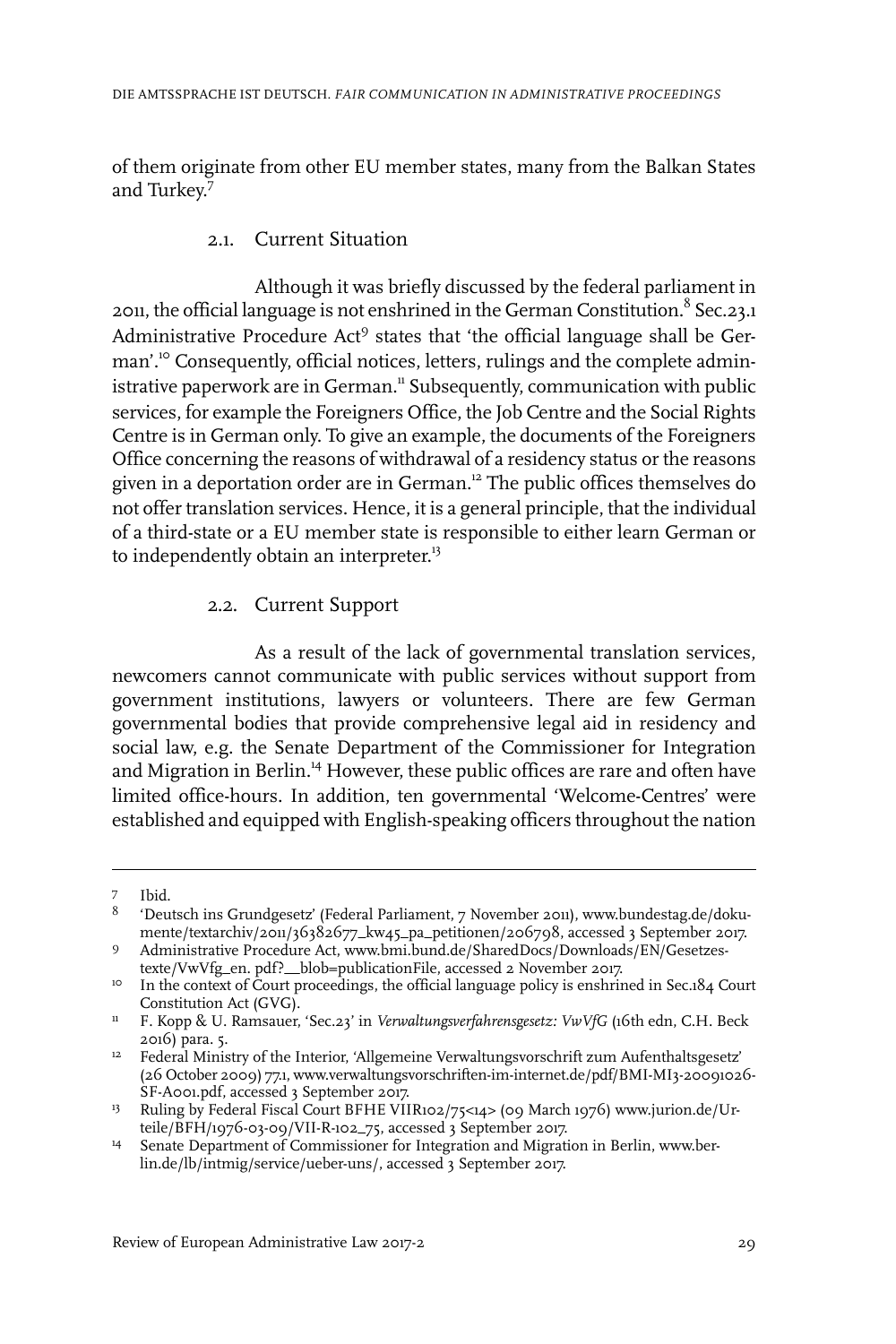as a test-run to attract (only) highly qualified immigrants.<sup>15</sup> Furthermore, companies offer their (charged) service. For example, Red Tape Translation provides German-English translation during appointments with the Foreigners Office in Berlin.<sup>16</sup>

Most importantly, numerous legal aid services organized by non-governmental organizations (NGOs) and churches improve the situation of newcomers, especially in regards to asylum seekers, in Germany. Many NGOs organize a network of volunteers to accompany newcomers to their appointments with public offices, e.g. *Caritas*, *AWO* and *Diakonie*. <sup>17</sup> Furthermore, universities support newcomers, especially asylum seekers, through the establishment of Human Rights Clinics. For volunteers, the language barrier is challenging as well: In 2015, Google witnessed a fivefold increase in the use of *Google Translate* between the Arabic and German language.<sup>18</sup>

#### 2.3. Recent Court Rulings<sup>19</sup>

While there is strong support for newcomers outside of the public services, the language barrier can create an uneven balance of power between newcomers and public services and ultimately can result in mistakes during administrative proceedings that cannot easily be revoked through access to court proceedings. To give an example, in 2015 a Syrian couple mistakenly withdrew the asylum procedure of their newly born child after receiving the documents in German only. <sup>20</sup> Later in court, their attorney claimed that the withdrawal of the asylum procedure was not valid. Among other reasons, the

<sup>&#</sup>x27;Auslaenderbehoerde wird Willkommensbehoerde' (*Federal Office for Migration and Refugees,* 15 30 April 2014) www.bamf.de/SharedDocs/Pressemitteilungen/DE/2014/20140430-0014 pressemitteilung-potsdam-abh-projekt.html; 'Germany Tries Warmer Welcome For Immigrants' (*Deutsche Welle*, 2 April 2013), www.dw.com/en/germany-tries-warmer-welcome-for-immigrants/a-16713149, accessed 3 September 2017.

<sup>&</sup>lt;sup>16</sup> Red Tape Translation, www.redtapetranslation.com/, accessed 3 September 2017.

Caritas Nordrhein-Westphalen, www.caritas.de/spendeundengagement/engagier-17 en/ehrenamt/fluechtlinge/engagement-ratgeber;AWO Duesseldorf, www.awo-duesseldorf.de/ueber-uns/ehrenamtsboerse/detailansicht/2017/08/begleitung-und-unterstuetzung-von-menschenmit-migrationshintergrund/; Diakonie Pfalz, www.diakonie-pfalz.de/diakonisches-werkpfalz/haeuser-der-diakonie/ludwigshafen/fachdienst-integration-und-migration.html, accessed 3 September 2017.

<sup>&</sup>lt;sup>18</sup> 'Google's Arabic-German Translations Surge Amid Newcomer Influx' (PHYS, 25 September 2015), http://phys.org/news/2015-09-google-arabic-german-surge-newcomer-influx.html, accessed 3 September 2017.

<sup>&</sup>lt;sup>19</sup> Both Court Rulings are based on the Council Directive 2005/85/EC, which later was enhanced by the Directive 2013/32/EU.

<sup>&</sup>lt;sup>20</sup> Administrative Court VG Göttingen 2A131/15 (29 September 2015), www.rechtsprechung.niedersachsen.de/jportal/?quelle=jlink&docid=JURE150018015&psml=bsndprod.psml&max=true, accessed 3 September 2017.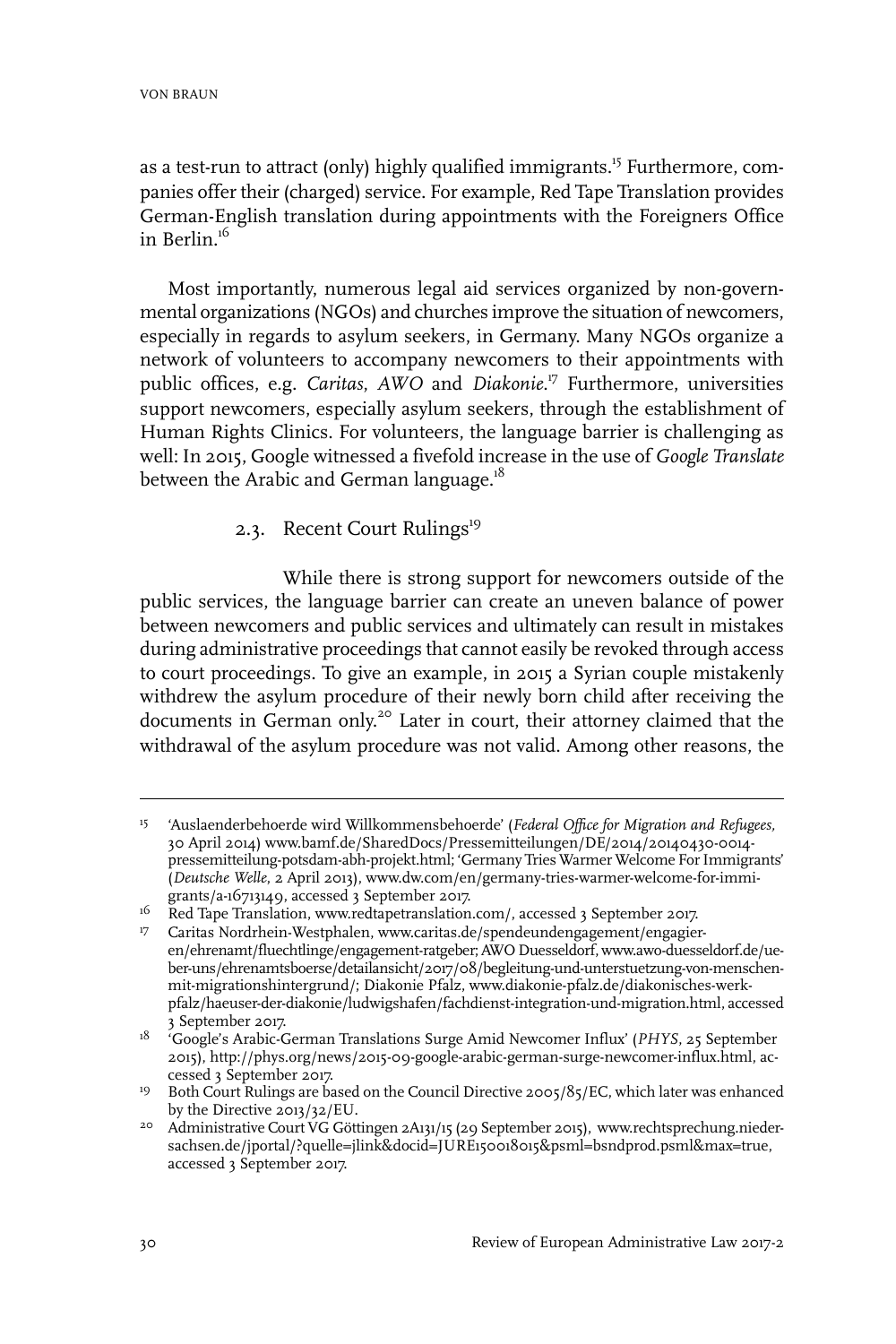documents should have been translated into Arabic by the Federal Office for Migrants and Refugees. The judge did not revoke the final withdrawal of the asylum procedure since – in his opinion – the parents must have been aware of their actions. In 2014, an identical case concerning an Ethiopian mother and her newly born child was decided.<sup>21</sup> Considering the situation in Ethiopia (in comparison to Syria), the court did not prohibit deportation, leaving the decision on how to proceed to the Foreigners Office.

#### 2.4. Abolishment of the Official Language Policy?

In the past, the above described language barrier and its consequences for newcomers have triggered the debate on an abolishment of the official language principle. In Germany, the official language policy was challenged numerous times in the 1970's and 1980's. Yet, the policy is claimed not to be unconstitutional.<sup>22</sup> It has been argued that the use of an official language secures uniformity and comprehensibility in proceedings (including for nonparticipants) and is part of the culture of the nation.<sup>23</sup> Stefaan van der Jeught – expert in European language law – agrees, and distinguishes between the 'protection of linguistic diversity' and the need of 'efficient communication'.<sup>24</sup> In his opinion, a common language is required for EU institutions, bodies and agencies as well as national administrations in order to work and communicate efficiently. Another argument for the official language policy may be that access to public services in a foreign language may reduce the incentive for newcomers to learn the language of the country of immigration and that could reduce incentives for integration. However, that point can hardly be made for recently arrived newcomers. Furthermore, in the context of recognized minority languages, the indicated respect for the culture of minorities by the state can be seen as an incentive for further integration.<sup>25</sup>

The human rights sector currently lacks advocacy strategies or an academic debate on the official language and its consequences for newcomers. Considering the arguments above, it is understandable that NGOs react to the more pressing

Administrative Court VG Muenchen M12K14.00097 (6 May 2014), https://open-21 jur.de/u/760897.html, accessed 3 September 2017.

<sup>&</sup>lt;sup>22</sup> Ruling by Federal Constitutional Court BVERFGE  $87,785$  (25 August 1985), www.jurion.de/Urteile/BVerfG/1985-09-25/2-BvR-881\_85, accessed 3 September 2017; Ruling by Federal Administrative Court BVWERGE IB3.74<8> (14 August 1974), www.jurion.de/Urteile/BVerwG/1974- 08-14/BVerwG-I-B-374, accessed 3 September 2017.

<sup>&</sup>lt;sup>23</sup> O. Palandt, 'Sec.184' in *Gerichtsverfassungsgesetz: GVG* (75th edn, C.H.Beck 2016) para. 1.

<sup>&</sup>lt;sup>24</sup> Revista Afaceri Juridice Europene, 'Interview with Stefaan van der Jeught about EU Language Law' (2015), http://iaduer.ro/?p=3740, accessed 3 September 2017.

<sup>&</sup>lt;sup>25</sup> J. Wheatley, 'The Status of Minority Languages in Georgia and the Relevance of Models from Other European States' [2006] *European Centre for Minority Issues* 20.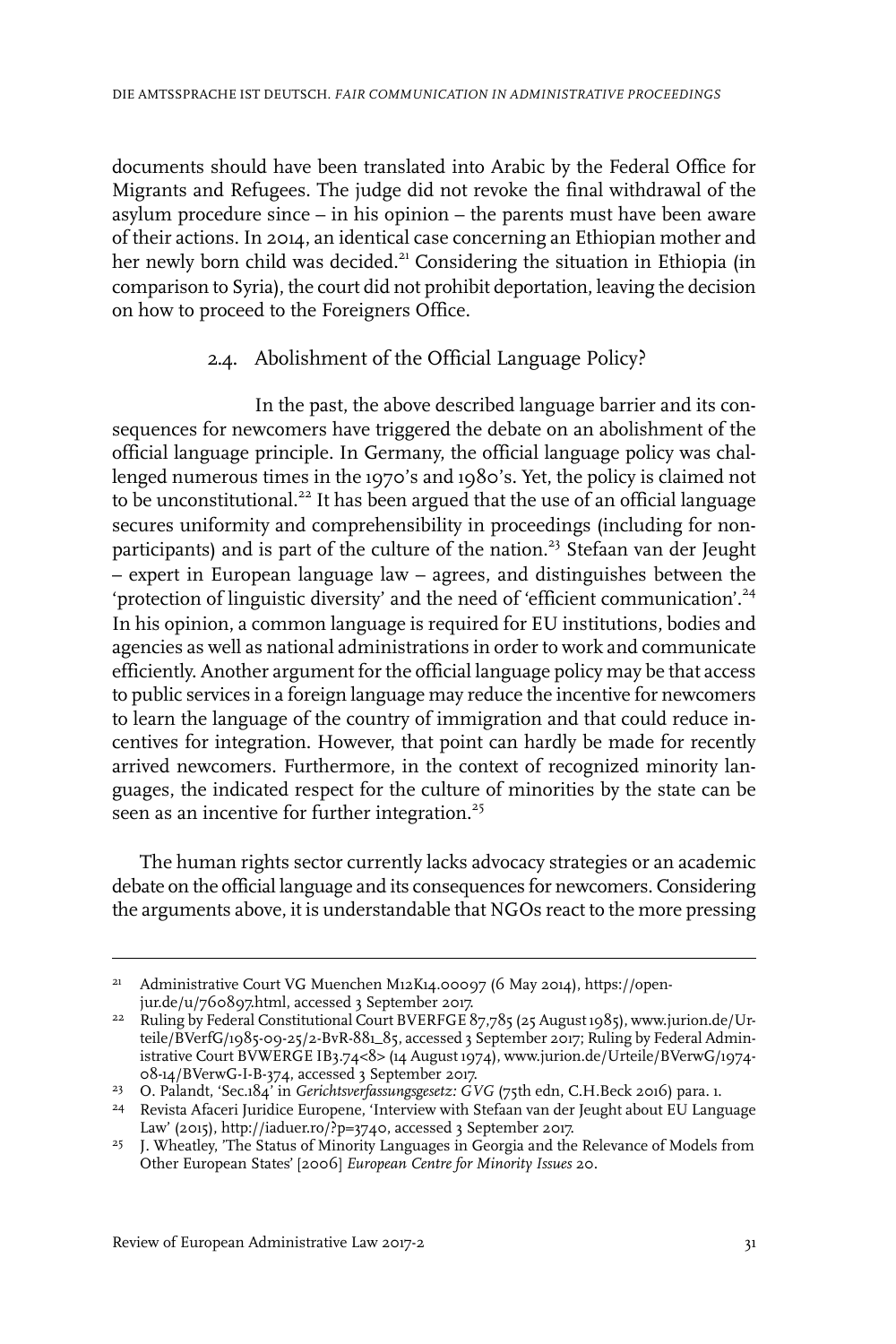needs posed by the official language and assist with translations, rather than fighting the root cause of official language stipulations in administrative procedures. Changing the public services' use of an official language would entail a very long-lasting bureaucratic process with many obstacles, also hindered by lack of resources and political will. Furthermore, the current legislation and Court rulings are deeply enshrined. Consequently, the goal of future advocacy should not concentrate on the abolishment of the official language policy, but its amendment in favour of the concept of fair communication, e.g. through the service of written and oral translation by public offices.

# **3. A Violation of Fundamental Rights?**

The above-mentioned court rulings seem unjust. However, the question, whether this is a violation of (fundamental) rights of the concerned Syrian and Ethiopian families, cannot be answered with certainty. To answer this question, the concept of fair communication must first be investigated. In this context, the current framework of the right to a fair trial and the protection against discrimination on grounds of language and of minorities must be examined.

3.1. Right to Fair Communication

This paragraph investigates the definition and scope of the concept of fair communication. With the intention of demonstrating the lack of rights experienced by newcomers during administrative proceedings, the rights of the accused in criminal proceedings are portrayed in addition. Furthermore, the current practices of national, European and international bodies are highlighted.

### 3.1.1. Definition and Scope

'Not to secure it [communication], from the very outset of the suit to the very last act in it, on every occasion (and as between whatsoever persons and things, where the existence of it is necessary to the attainment of the ends of justice), is a flagrant oversight'.<sup>26</sup>

Continuing the thoughts of the philosopher, jurist, and social reformer Jeremy Bentham, well-functioning communication with public offices is necessary to gain access to governmental services. As early as in 1837, Bentham

<sup>&</sup>lt;sup>26</sup> J. Bentham, 'Judicial Communication' in: J. Bowring (Ed.), *The Works of Jeremy BenthamVol.* 2 (1843) 52.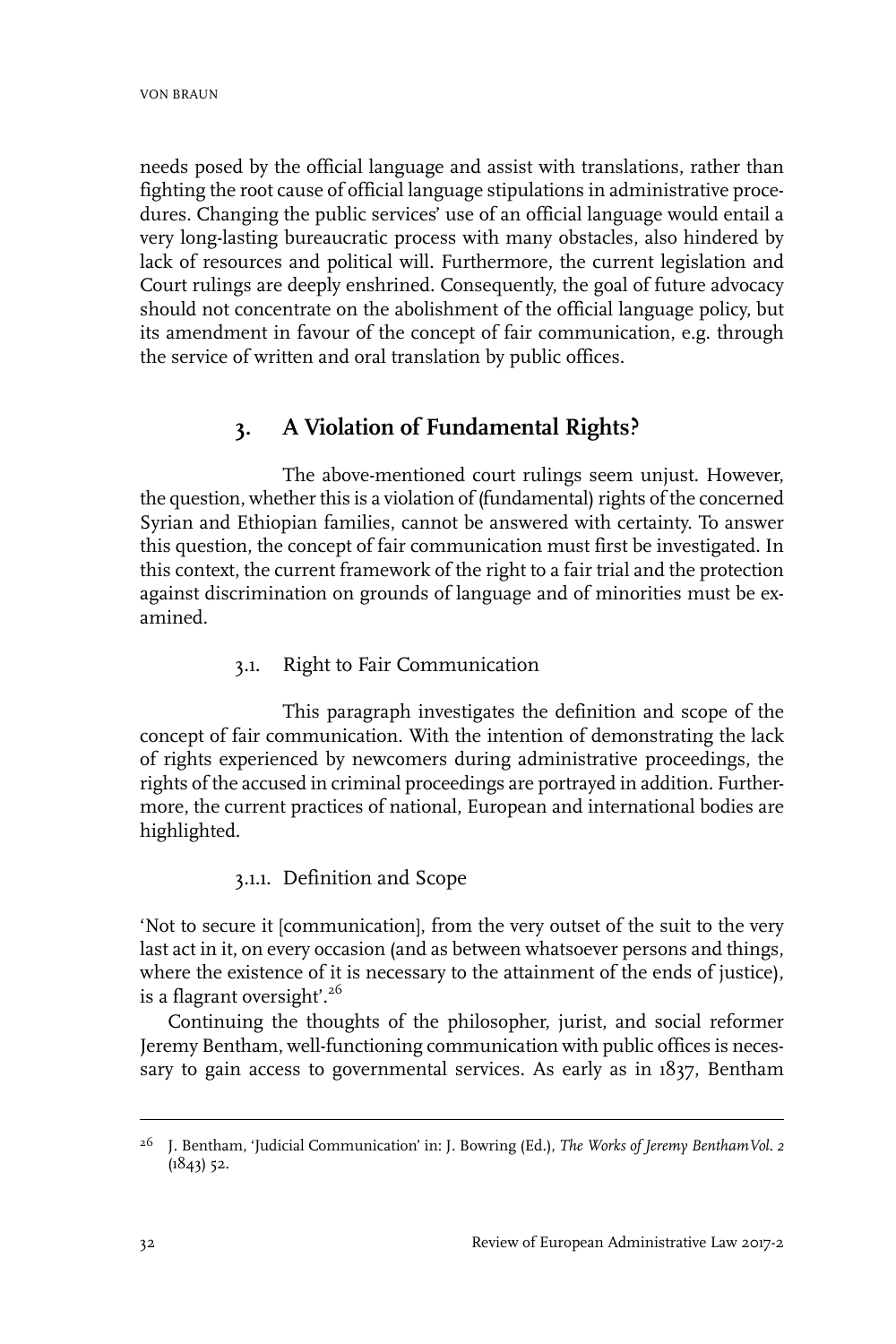highlighted the importance for illiterate individuals to communicate efficiently with state authorities. In Bentham's opinion, an authoritative body treats an individual properly when communication channels are adjusted to the circumstances of the individual.<sup>27</sup> Thus, the capabilities of each individual must be considered, and public services must act accordingly. Otherwise an unbalanced power at the expense of the individual emerges. This assessment in favour of the individual comprises the concept of fair communication. The concept of fair communication entails individual-based communication with public authorities and – if necessary – the translation of documents and/or assistance by an interpreter.

#### 3.1.2. Criminal Proceedings

The significance of fair communication between the state and the individual has been acknowledged internationally, however mostly in the context of criminal proceedings. The language rights of the accused in criminal trials have continuously strengthened in the past decades. With the intention of demonstrating the lack of rights experienced by newcomers during administrative proceedings, the rights of accused in criminal proceedings are portrayed.

The International Covenant on Civil and Political Rights (ICCPR) sets minimum guarantees for fair communication during criminal hearings, e.g. to obtain the information in a language which the accused reasonably understands (Art.14.3a;f). In addition, the United Nations Principles and Guidelines on Access to Legal Aid in Criminal Justice Systems mandates fair communication during the initial stages of a pre-trial process for illiterate persons, minorities, persons with disabilities and children (General Assembly Resolution No.67/187; Guideline 4,44,e). The Directive 2010/64/EU on the Right to Interpretation and Translation in Criminal Proceedings empowers the accused to obtain a written translation of all documents, which are essential to safeguard the fairness of the proceedings (Art.3.1) and obligates states to use the oral translation only in exceptional circumstances (Art.3.7). Furthermore, the European Convention on Human Rights (ECHR) enshrines the right to be informed in a language, which the accused understands as a minimum right in criminal proceedings (Art.5.2;6.3). Germany obeys this right during all stages of criminal proceedings through the implementation of it in relevant domestic legislation (Sec.37.3 Criminal Procedure Act; Sec.187.1 Court Constitution Act).<sup>28</sup>

 $27$  Bentham (n. 26) 52.

<sup>&</sup>lt;sup>28</sup> Court Constitution Act, www.gesetze-im-internet.de/englisch\_gvg/englisch\_gvg.html#p0844, accessed 02 November 2017; Code of Criminal Procedure, www.gesetze-im-internet.de/englisch\_stpo/englisch\_stpo.html, accessed 02 November 2017.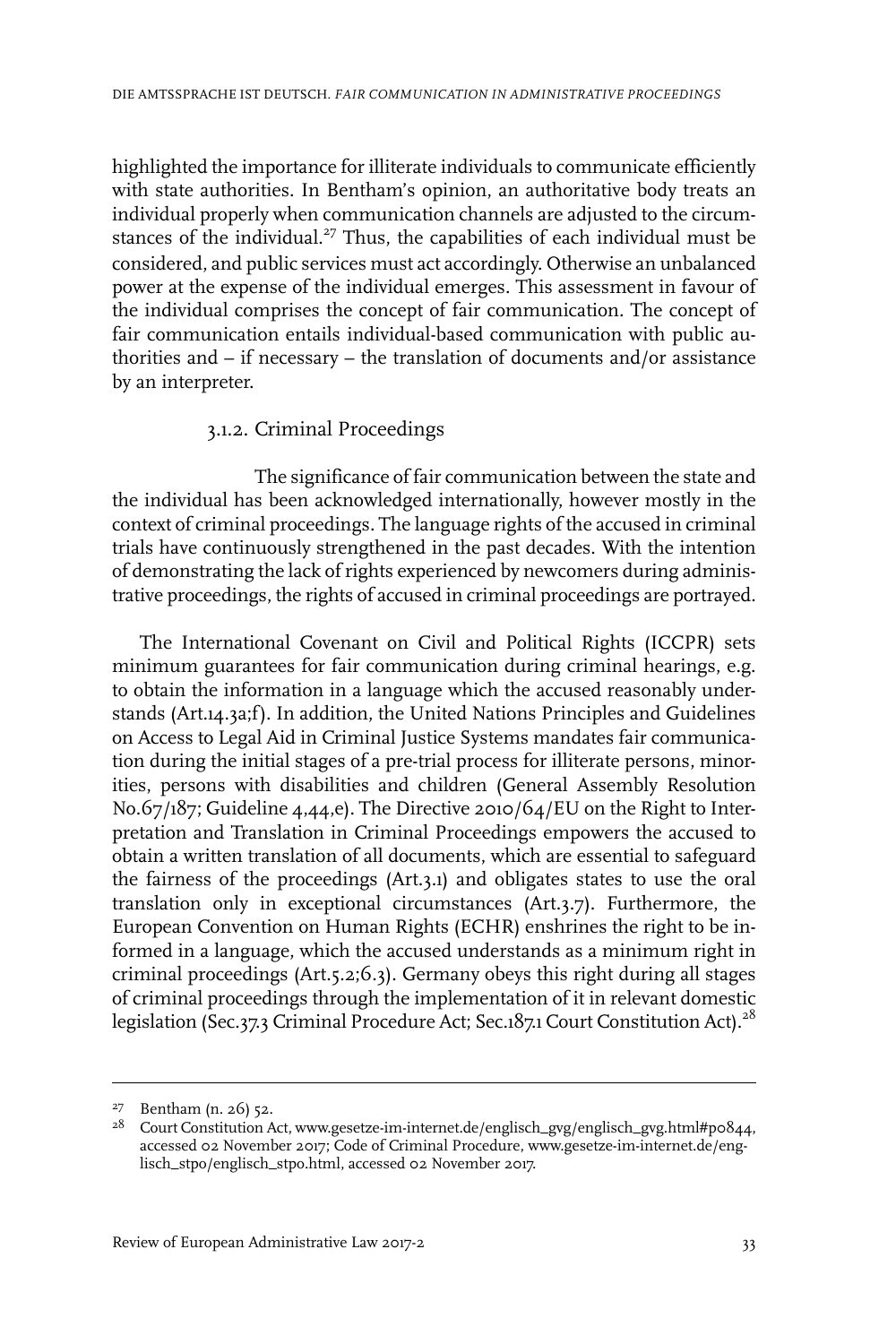#### 3.1.3. Administrative Proceedings

In legal theory, criminal and administrative law are strongly linked to each other: In differentiation to civil law, they both address the relationship between the state and the individual. Yet, the concept of fair communication has found little attention so farin relation to administrative proceedings. Some European and international institutions have, nevertheless, addressed the question, especially regarding asylum proceedings.

Administrative matters are mostly discussed in international conventions concerning people leaving their country either voluntarily or involuntarily. Surprisingly, the International Convention Relating to the Status of Refugees does not mention a right to be informed in an understandable language. Nevertheless, the United Nations High Commissioner for Refugees portrays an individual-based focus in its Handbook and Guidelines of 1951 and accentuates the importance of communication through an understandable language with children (IV.70) and women (III.36). The International Convention on the Protection of All Migrant Workers and Members of Their Families (ICMW) regulates, that information on administrative formalities shall be provided (as far as possible) in a language the migrant worker is able to understand (Art.33). However, the ICMW has only been signed by 38 states, mostly countries of origin, and Germany is not among them.<sup>29</sup>

The EU honours the concept of fair communication. *Firstly*, the EU has considered fair communication regarding its own institutions. The EU Charter on Fundamental Rights (EU Charter) stipulates the right to good administration (Art.41). This right includes the right to be treated fairly by the institutions and bodies of the EU, especially the right to receive an answer from the institutions in the chosen language of the treaties. *Secondly*, the EU has considered the importance of fair communication in the context of economic growth. The Directive 2006/123/EC on Services in the Internal Market encourages certain information to be expressed in other community languages (Art.7.5.1). However, the Directive does not interfere with a country's official language (Art.7.5.2). *Lastly*, the EU has considered the importance of fair communication in administrative proceedings in the context of asylum procedures. In his chapter 'Language rights for asylum seekers' of *EU Language Law*, Stefaan van der Jeught names the language arrangements concerning the reception of asylum seekers in the Directive 2013/33/EU as an example.<sup>30</sup> Indeed, Art.5 of Directive 2013/33/EU states

<sup>&</sup>lt;sup>29</sup> Ratifications of ICMW, https://treaties.un.org/Pages/ViewDetails.aspx?src=IND&mtdsg\_no=IV-13&chapter=4&lang=en, accessed 3 September 2017.

<sup>30</sup> Van der Jeught (n. 4) 202.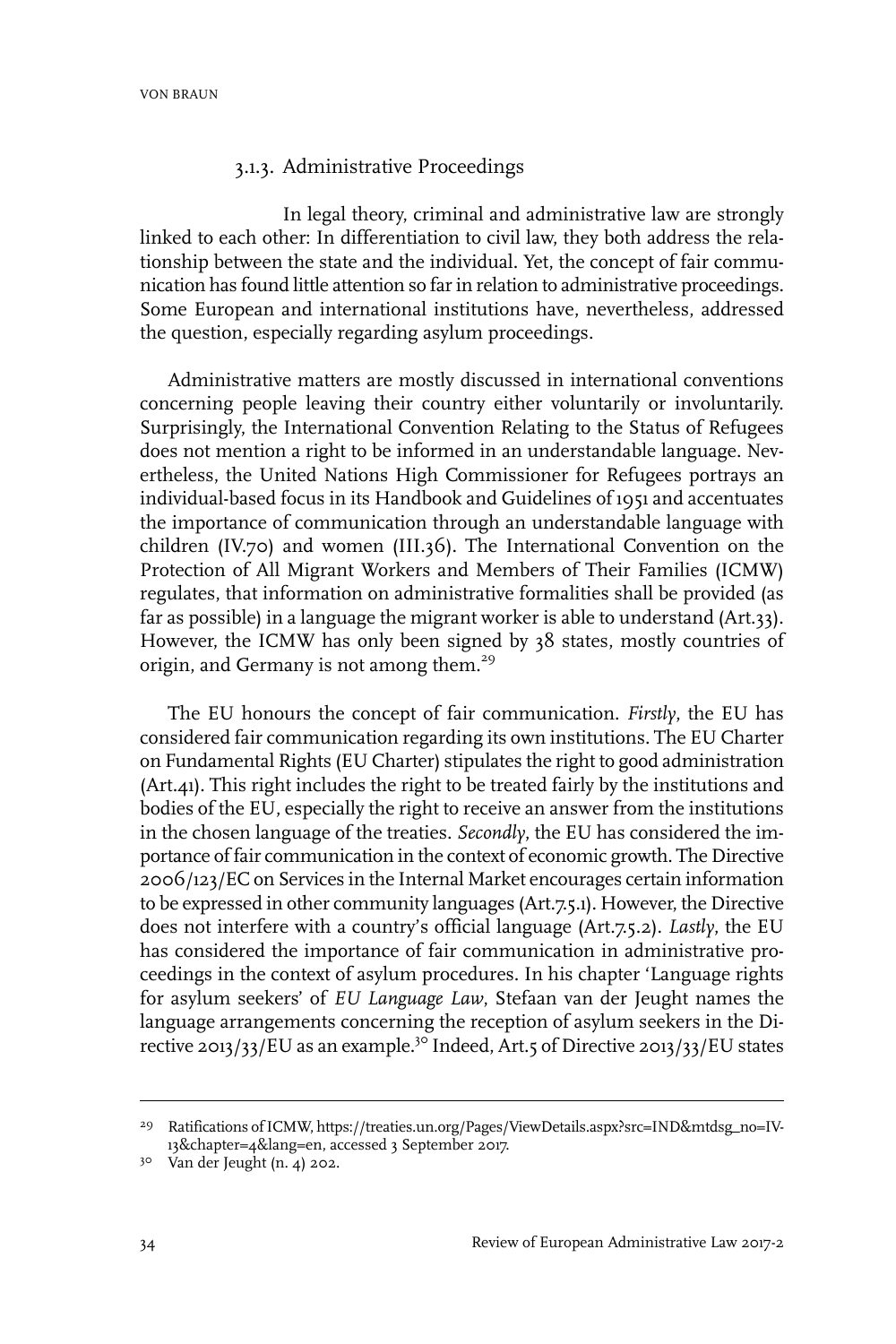that EU Member States must inform applicants of obligations and possible legal assistance 'in a language that the applicant understands or is reasonably supposed to understand'. Germany fulfils its obligation through the implementation of relevant domestic legislation (Sec.31.1 and Sec.47.4 Asylum Procedure Act<sup>31</sup>).<sup>32</sup> The Directive 2013/32/EU on Common Procedures for Granting and Withdrawing International Protection similarly obligates states to translate the final decision and the information on how it can be challenged 'in a language which they understand or are reasonably supposed to understand' (Art.11.2;12.1.f). However, the vague wording leaves the actual threshold of the applicant's understanding undefined and makes room for uncertainty and violations. As an example, interviews during the Federal Office for Migrants and Refugees hearings' are criticized greatly: Wrong interpreters assigned to individuals as well as poor language skills and inaccurate or summarised translations by interpreters lead to the rejection of asylum procedures due to the lack of credibility of the applicant.<sup>33</sup> In contrast, UNHCR – focusing on an individual-based communication – demands that 'information on reception conditions should be provided in a language that the applicants *actually* understand and in a manner which considers their individual circumstances including in particular their age and gender'.<sup>34</sup>

The Council of Europe (CoE) is pro-active in enhancing fair communication during administrative proceedings and established a committee of experts, the Project Group on Administrative Law (CJ-DA).<sup>35</sup> The CJ-DA drafted the Recommendation on Local Public Services and the Rights of Their Users (No.97).<sup>36</sup> No.97 highlights the purpose of administrative language as 'facilitating relations within society' and urges the language to 'be adapted to modern culture with a view to being comprehensible to the greatest possible number' (III.9). Furthermore, the CJ-DA has published a handbook on rights in administrative law and (carefully) established the access to public services as a procedural prin-

<sup>&</sup>lt;sup>31</sup> Asylum Procedure Act, www.gesetze-im-internet.de/englisch\_asylvfg/englisch\_asylvfg.html#p0344, accessed 02. November 2017.

R. Marx, 'Sec.37' in *Kommentar zum Asylverfahrensrecht* (8th edn, Luchterhand 2014) para. B.3; 32 'Sec.47' para. E.

Asylum Information Data Base, *Country Report: Germany* (2015) 19, www.asylu-33 mineurope.org/sites/default/files/report-download/aida\_de\_update.iv\_o.pdf, accessed 3 September 2017.

UNHCR, Annotated Comments to Directive 2013/33/EU of the European Parliament and 34 Council of 26 June 2013 laying down standards for the reception of applicants for international protection (recast), www.refworld.org/pdfid/5541d4f24.pdf, accessed 3 September 2017.

<sup>35</sup> Project Group on Administrative Law, www.coe.int/en/web/cdcj/completed-work/standardsetting/administrative-law, accessed 3 September 2017.

 $3^6$  Recommendation No.97 on Local Public Services and the Rights of Their Users, https://wcd.coe.int/com.instranet.InstraServlet?command=com.instranet.CmdBlobGet&InstranetImage=564967&SecMode=1&DocId=563742&Usage=2, accessed 3 September 2017.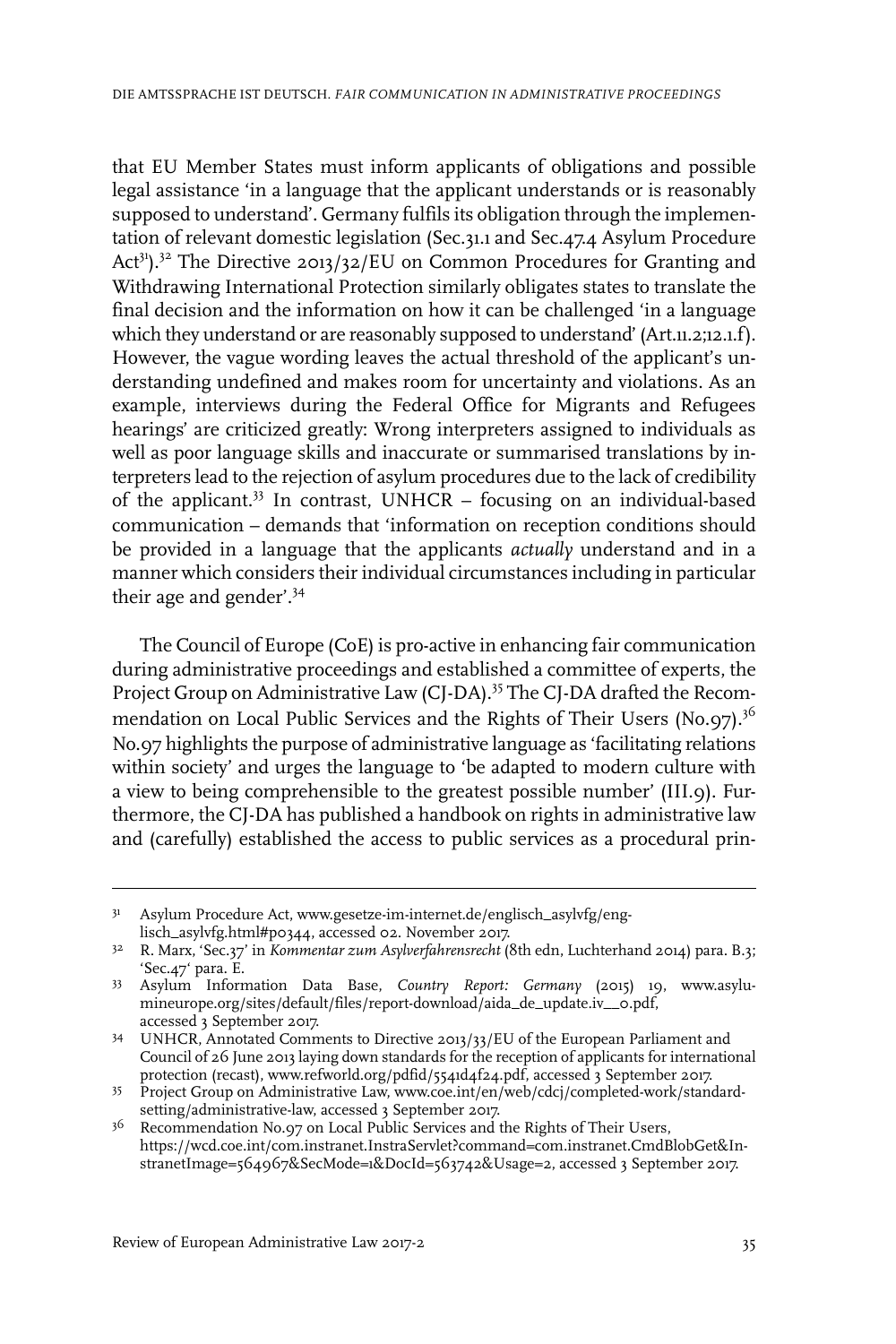ciple.<sup>37</sup> According to the CJ-DA, access to justice includes the right to make formal requests, applications, petitions and complaints in a foreign language, if accepted by domestic law (Comment 36.4).

The ECHR does not stipulate the choice of language in administrative proceedings. On the contrary, the European Court of Human Rights (ECtHR) quickly dismisses applications that raise this matter. <sup>38</sup> In the case *Inhabitants of Leeuw-St. Pierre v. Belgium* the European Commission of Human Rights ruled, that the Convention does not guarantee 'linguistic freedom'.<sup>39</sup> As a result, the Francophone complainants were not 'able to use the language of their choice, or of their mother tongue or usual language' in their written and spoken communication with the Belgian authorities. According to the Commission, Art.5.2 and 6.3.a,e address languages, but are limited in scope and not applicable to the case. Consequently, Art.14, which prohibits discrimination solely based on the rights stipulated in the ECHR, is left inapplicable as well. The ECtHR confirmed the ruling in *Mentzen v. Latvia*, stating, that each Member State has 'the liberty to impose and to regulate the use of its official language or languages in identity papers and other official documents'*.* <sup>40</sup>The Court established the lack of linguistic freedom further in *Podkolzina v. Latvia* and *X. v. Ireland*. 41 Thus, in view of the ECtHR, the function of language is purely pragmatic.<sup>42</sup>

In Germany, fair communication in administrative proceedings has not been discussed sufficiently. Participants have certain procedural language rights, e.g. where an individual with language difficulties has been prevented from observing a statutory time limit, he/she is granted a restoration of the original legal position.<sup>43</sup> However, the Administrative Procedure Act does not regulate the right to obtain an interpreter for administrative proceedings. In contrast, the law requires the presence of an interpreter in court proceedings (Sec.185 Court Constitution Act) as well as at the interview of the Federal Office for Migrants and Refugees in asylum proceedings (Sec.17 Asylum Procedure Act).

Council of Europe (CoE), *Administration and You: Principles of Administrative Law Concerning* 37 *the Relations Between Administrative Authorities and Private Persons* (1996) 21-22, https://book.coe.int/eur/en/international-law/536-the-administration-and-you-a-handbook.html, accessed 3 September 2017.

<sup>&</sup>lt;sup>38</sup> M. Paz, 'The Failed Promise of Language Rights: A Critique of the International Language Rights Regime' [2013] Vol. 23, *Harvard International Law Journal* 196.

*Inhabitants of Leeuw-St. Pierre v. Belgium* [1965] App. No. 2333164, 360. <sup>39</sup>

<sup>4</sup>º Mentzen v. Latvia [2004] App. No. 71074/01, 26.

*Podkolzina v. Latvia* [2002] App. No. 46726/99, 34; *X v. Ireland* [1970] App. No. 4137/69, 792. <sup>41</sup>

Paz (n. 38) 196. <sup>42</sup>

Kopp 'Sec.23' (n. 11) para. 4a. <sup>43</sup>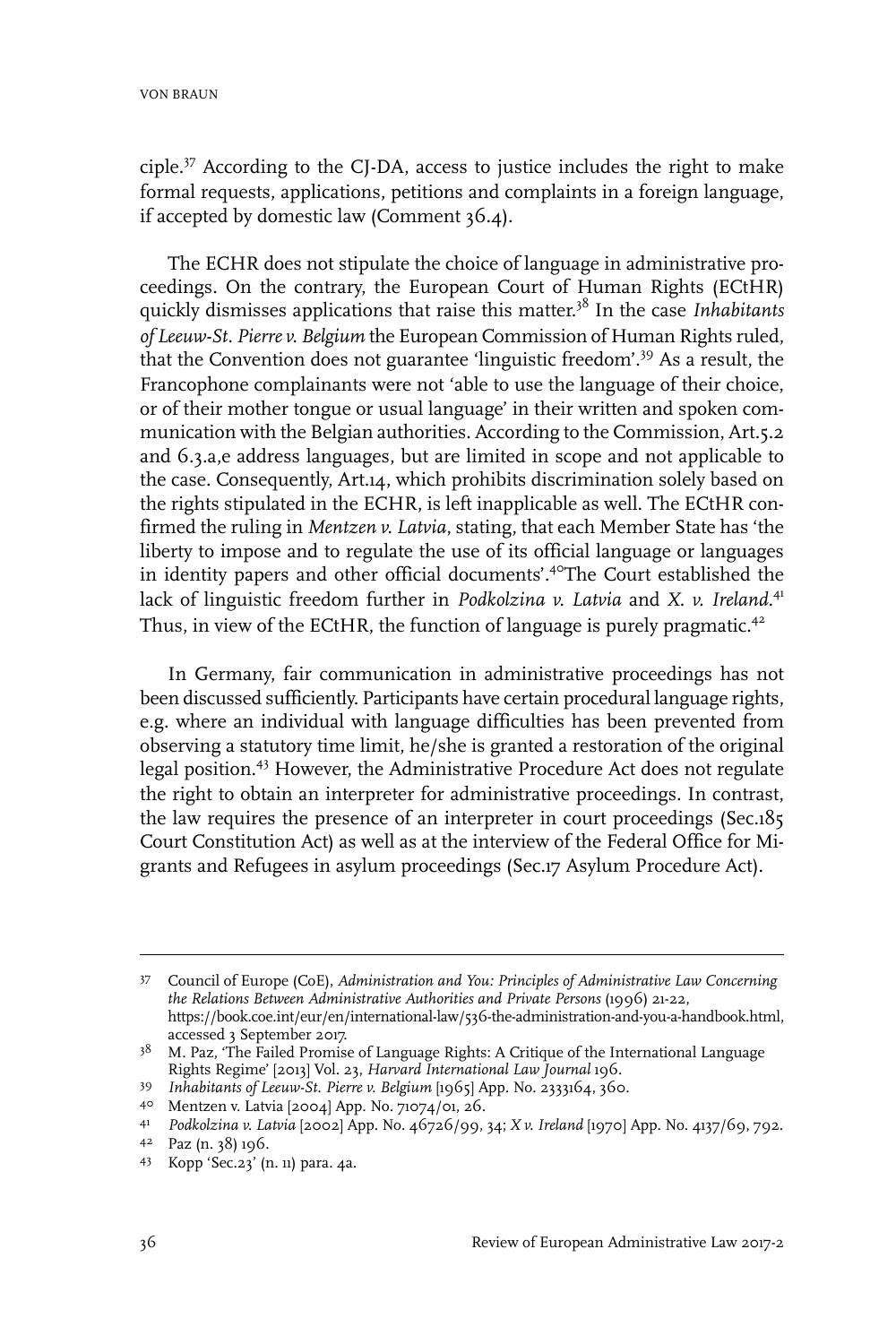#### 3.2. Right to Fair Communication within Right to a Fair Trial

The following paragraph discusses whether the concept of fair communication can be extracted from the right to a fair trial. In this context, legislation and case law on criminal and asylum proceedings are used as examples to feature a gradual development in favour of the individual.

#### 3.2.1. Criminal Proceedings

The concept of fair communication in criminal proceedings is secured through the right to a fair trial. The right to a fair trial is enshrined in various international conventions, e.g. Art.10 Universal Declaration on Human Rights (UDHR), Art.47 EU Charter and Art.6.1 ECHR. The ECtHR has ruled that in certain circumstances the translation of relevant documents during criminal proceedings is included in the right to a fair trial.<sup>44</sup> Furthermore, the concept of equality of arms, an equal balance between both parties, is ensured through Art.6.1 ECHR for civil and criminal proceedings.<sup>45</sup>

#### 3.2.2. Administrative Proceedings

This raises the question, can the concept of fair communication in administrative proceedings be extracted from the right to a fair trial? While the specific wording of Art.6.1 ECHR does not indicate its application to administrative proceedings, the increasing protection through ECtHR case law cannot be denied. The principle, that the character of the legislation and of the authoritative body is not decisive for the application of Art.6.1 ECHR, was developed in order to prevent the creation of a law-less area around administrative proceedings.<sup>46</sup> Therefore, a proceeding which is classified as public law in domestic law and whose result is decisive for civil rights and obligations is applicable to Art.6.1 ECHR, e.g. proceedings concerning social-security benefits.<sup>47</sup> However, there are various obstacles to overcome in order to apply Art. 6.1 ECHR to certain administrative proceedings. *Firstly*, the ECtHR has not given a general definition of 'civil rights', creating an unbalanced set of case law.<sup>48</sup> To give an example, it rejected an application to immigration proceedings, despite the

*Amer v. Turkey* [2009] App No. 25720/02, para. 77*;Kamasinski v. Austria* [1989] App No. 9783/82, 44 para. 74.

B. Rainey, E. Wicks & C. Ovey, *The European Convention on Human Rights* (6th edn, OUP 2014) 45 263.

Rainey (n. 45) 252. <sup>46</sup>

ECtHR, 'Guide on Art. 6 – Right to a Fair Trial (civil limb)' (CoE/ECtHR 2013) para. 21, 25, 47 www.echr.coe.int/Documents/Guide\_Art\_6\_ENG.pdf, accessed 3 September 2017; *Feldbrugge v. the Netherlands* [1986] App No. 8562/79, paras 25-40.

Rainey (n. 45) 252. <sup>48</sup>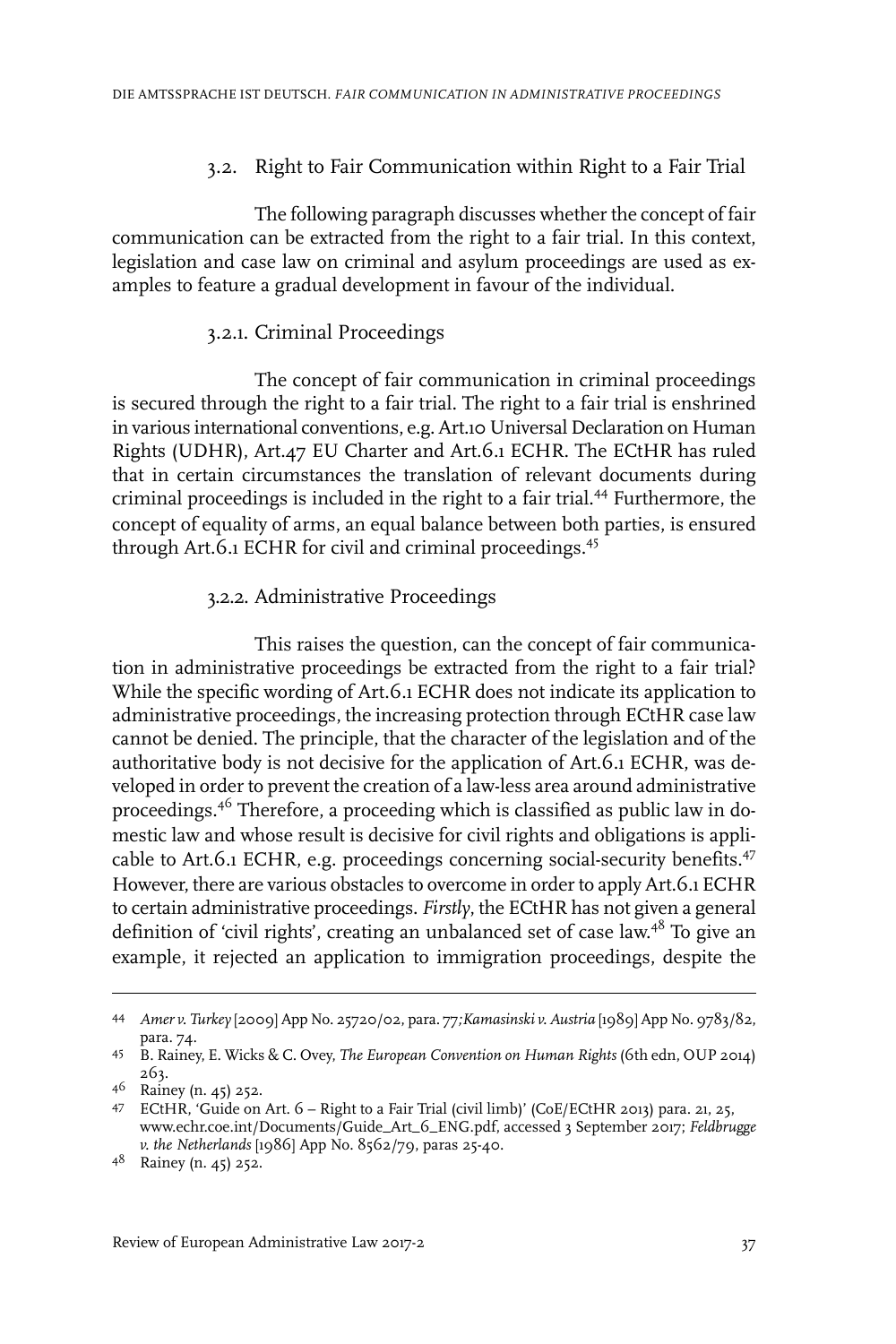serious consequences for the economic and social welfare of the individual.<sup>49</sup>*Secondly*, a breach of administrative procedure law can later be cured through providing access to a court of 'full jurisdiction'.<sup>50</sup> Considering the diversity of administrative proceedings, a court of 'full jurisdiction' remains difficult to determine.<sup>51</sup> Hence, the translation of documents or the free assistance of an interpreter similar to criminal proceedings are not yet adapted to administrative proceedings in general.

Nevertheless, the current development of language rights in asylum proceedings demonstrates the gradual development in favour of the concept of fair communication in administrative proceedings. The ECtHR recently found in *Ilias and Ahmed v. Hungary* that 'the lack of access to information is a major obstacle in accessing asylum procedures'.<sup>52</sup> In the case, the Hungarian authorities interviewed the applicant and gave him information leaflets on asylum proceedings in Dari, a language he does not speak. Accordingly, the Court highlighted the importance of obtaining sufficient information in order to effectively access relevant procedures. Thus, the ECtHR stresses the importance of fair communication in asylum procedures similarly to the rulings in *M.S.S. v. Belgium and Greece* and *Hirsi Jamaa and Others.*<sup>53</sup>

In Germany, fair administrative proceedings have been discussed thoroughly. As a constitutional right, Art.19.4 Basic Law<sup>54</sup> empowers the individual to gain access to justice through an effective remedy concerning a right violated by a public authority.<sup>55</sup> Thus, the authoritative body of an administrative proceeding has the responsibility to make access to justice not unreasonably difficult for an individual.<sup>56</sup> To give an example, in 1994, the Constitutional Court obligated the concerned administrative authority to arrange for translation during asylum

Rainey (n. 45) 254; ECtHR civil limb (n. 46) para. 40. <sup>49</sup>

ECtHR civil limb (n. 47) para. 21,25; *Feldbrugge v. the Netherlands* [1986] App. No. 8562/79, 50 para. 82.

C. Forsyth, 'Procedural Justice in Administrative Proceedings and Art.6.1 of the European Convention of Human Rights and Fundamental Freedoms' [2003] Vol. 62, *Cambridge Law Journal* 244. 51

*Ilias and Ahmed v. Hungary* [2017] App. No. 47287/15, para. 116. <sup>52</sup>

M.S.S. v. Belgium and Greece [2011] App. No. 30696/09, paras 301 and 304; Hirsi Jamaa and 53 Others [2012] App. No. 27765/09, para. 204.

Basic Law, www.bundestag.de/blob/284870/ce0d03414872b427e57fccb703634dcd/basic\_law-54 data.pdf, accessed 02. November 2017.

B. Pieroth & B. Schlink, *Grundrechte Staatsrecht* (31. edn, C.F.Mueller 2015) para. 1123; H. von 55 Mangoldt, F. Klein & C. Starck, 'Art.19.4' in *Kommentar zum Grundgesetz: GG* (7th edn, Vahlen 2016) para. 489;

<sup>&</sup>lt;sup>56</sup> Ruling by Federal Constitutional Court BVERFGE 22,49<115> (8 March 1967), www.servat.unibe.ch/dfr/bv022049.html, accessed 3 September 2017; Ruling by Federal Constitutional Court BVERFGE 61,82<89> (8 July 1982), www.servat.unibe.ch/dfr/bv061082.html, accessed 3 September 2017.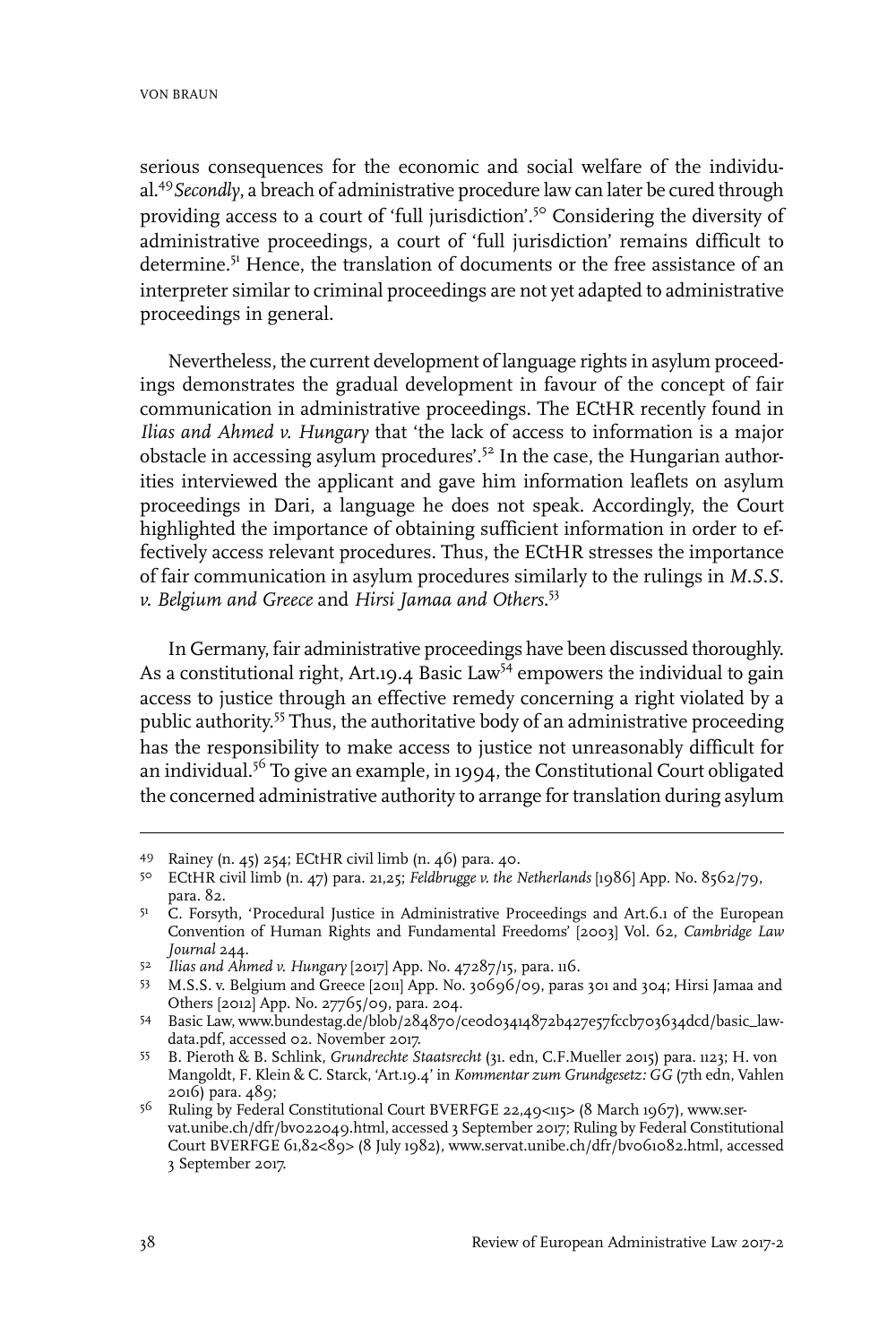procedures at airports in order to prevent the breach of Art.19.4 Basic Law. 57 Prevailing case law, however, denies a breach by Sec.23 Administrative Procedure Act based on the ground that 'violations by public authority' in Art.19.4 Basic Law are acts of the executive, not of the legislative body.<sup>58</sup> This view is astonishing as neither the use of words nor the purpose of Art.19.4 Basic Law can lead to this conclusion.<sup>59</sup> According to Art.1.3 Basic Law, all fundamental rights of the Constitution bind the legislature, the executive and the judiciary as directly applicable law.

#### 3.3. Protection against Discrimination

This paragraph raises the question, can the use of the official language in public services be discriminatory against newcomers on grounds of language and of equal access to public services? For this, the language rights of national minorities within the EU are portrayed in order to highlight the gradual development of the concept of fair communication. Further, the right of visually, hearing and speech impaired persons to communicate in sign language and Braille with German public services demonstrate the possibility of structural change within public services.

#### 3.3.1. Equal Treatment

The protection from discrimination on grounds of language is acknowledged universally (Art.2 UDHR; Art.2.2 International Covenant on Economic, Social and Cultural Rights; Art.26 ICCPR). The International Convention on the Elimination of Racial Discrimination (CERD) encourages universal respect for human rights and fundamental freedoms without distinction to language (Preamble). Furthermore, the CERD enshrines equal treatment before all organs administering justice (Art.5). The ICCPR, too, stipulates the right to have equal access to public services (Art.25.c).

Both, the EU and the CoE, highlight the concern of discrimination on grounds of language (Art.14 ECHR; Art.21 EU Charter; and (on grounds of nationality) Art.18 Treaty on the Functioning of the European Union). In this context, the Directive  $2000/43/EC$  on Implementing the Principle of Equal Treatment Between Persons Irrespective of Racial or Ethnic Origin, imposes on member states an obligation to abolish 'any laws, regulations and administrative provisions contrary to the principle of equal treatment' (Art.14.a). The

Ruling by Federal Constitutional Court BVERFGE 94,166<4.a> (5 December 1995), www.ser-57 vat.unibe.ch/dfr/bv094166.html, accessed 3 September 2017.

<sup>58</sup> Mangoldt 'Art.19.4' (n. 55) para. 433.

<sup>59</sup> Mangoldt 'Art.19.4' (n. 55) para. 434.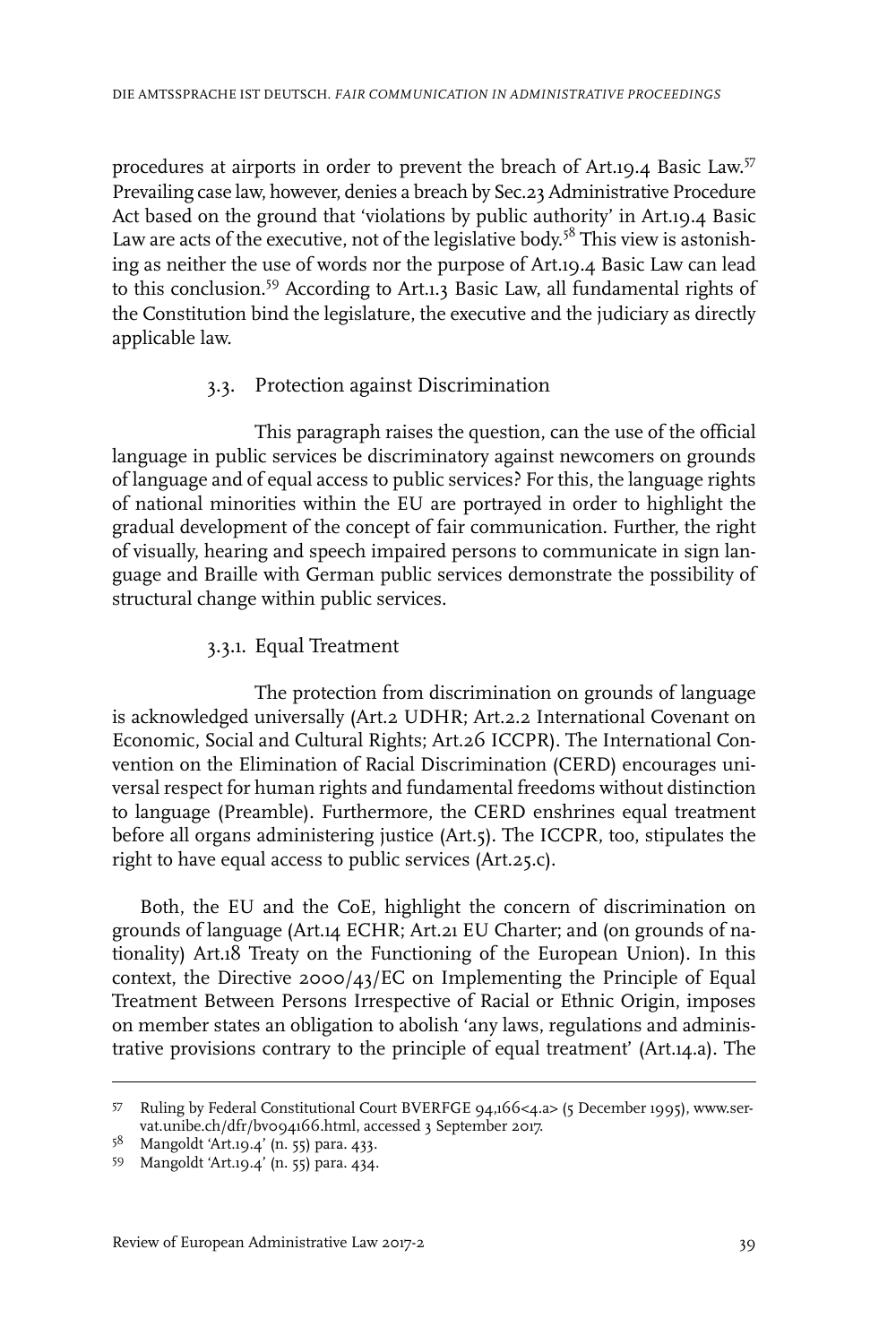Directive applies to all public and private sectors, including public bodies (Art.3.1), for example concerning access to services (Art.3.1.h). However, the Directive is not applicable to provisions relating to the residence of thirdcountry nationals (Art.3.2) and, therefore, does not address their communication with public services. In order to implement the Directive, Germany enacted the General Act on Equal Treatment in 2006. In the end, the Act is futile in the context of fair communication during administrative proceedings. It, unfortunately, mostly covers racial discrimination with a focus on employment.<sup>60</sup> Nevertheless, the Directive 2000/43/EC notions a gradual change of direction towards an obligation of member states to remove language barriers for individuals from other member states.

#### 3.3.2. Protection of Minorities

Language is a formative feature of a person's identity and especially in regards to minorities in need of protection.<sup>61</sup> However, a general right to equal treatment concerning language rights, such as equal treatment in comparison to a minority group where the state recognizes the official right to use a particular minority language, is absent within the EU. $^{62}$  The ECtHR, as well, has not included the right to communicate with or receive information in a particular language by public authorities to the protection of cultural rights. $63$ 

The CoE emphasises the importance of the protection of minorities through the enactment of the European Charter on Regional and Minority Languages (Languages Charter) and the Framework Convention on National Minorities (Framework Convention), both ratified by Germany.<sup>64</sup> The Languages Charter obliges member states to ensure that minority groups are able to communicate with administrative authorities in their language (Art.10). Consequently, in certain areas of Schleswig-Holstein individuals can correspond with administrative bodies in the Frisian language and in Saxony in the Sorbian language, while Hesse provides the German Roma and Sinti minority with (some) lan-

<sup>&#</sup>x27;European Commission Closes Cases Against Germany on Anti-Discrimination Rules' (*European* 60 *Commission*, 28 October 2010), europa.eu/rapid/press-release\_IP-10-1429\_en.htm, accessed 3 September 2017.

<sup>&</sup>lt;sup>61</sup> M. Sachs, 'Art.3' in *Grundgesetz: GG* (7th edn, C.H.Beck 2014) para. 298.

 $62$  S. Mancini & B. de White, 'Language Rights as Cultural Rights' in: F. Fancioni & M. Scheinin (eds) *Cultural Human Rights* (Martinus Nijhoff Publishers 2008) 272.

ECtHR, *Cultural rights in the Case-Law of the European Court of Human Rights* (Coe/ECtHR 63 2011) para. 21, www.echr.coe.int/Documents/Research\_report\_cultural\_rights\_ENG.pdf, accessed 3 September 2017.

<sup>&</sup>lt;sup>64</sup> Ratifications of EU Charter, www.coe.int/en/web/conventions/full-list/-/conventions/treaty/148/signatures, Ratifications of Framework Convention, www.coe.int/t/dghl/monitoring/minorities/1\_AtGlance/PDF\_MapMinorities\_bil.pdf, accessed 3 September 2017.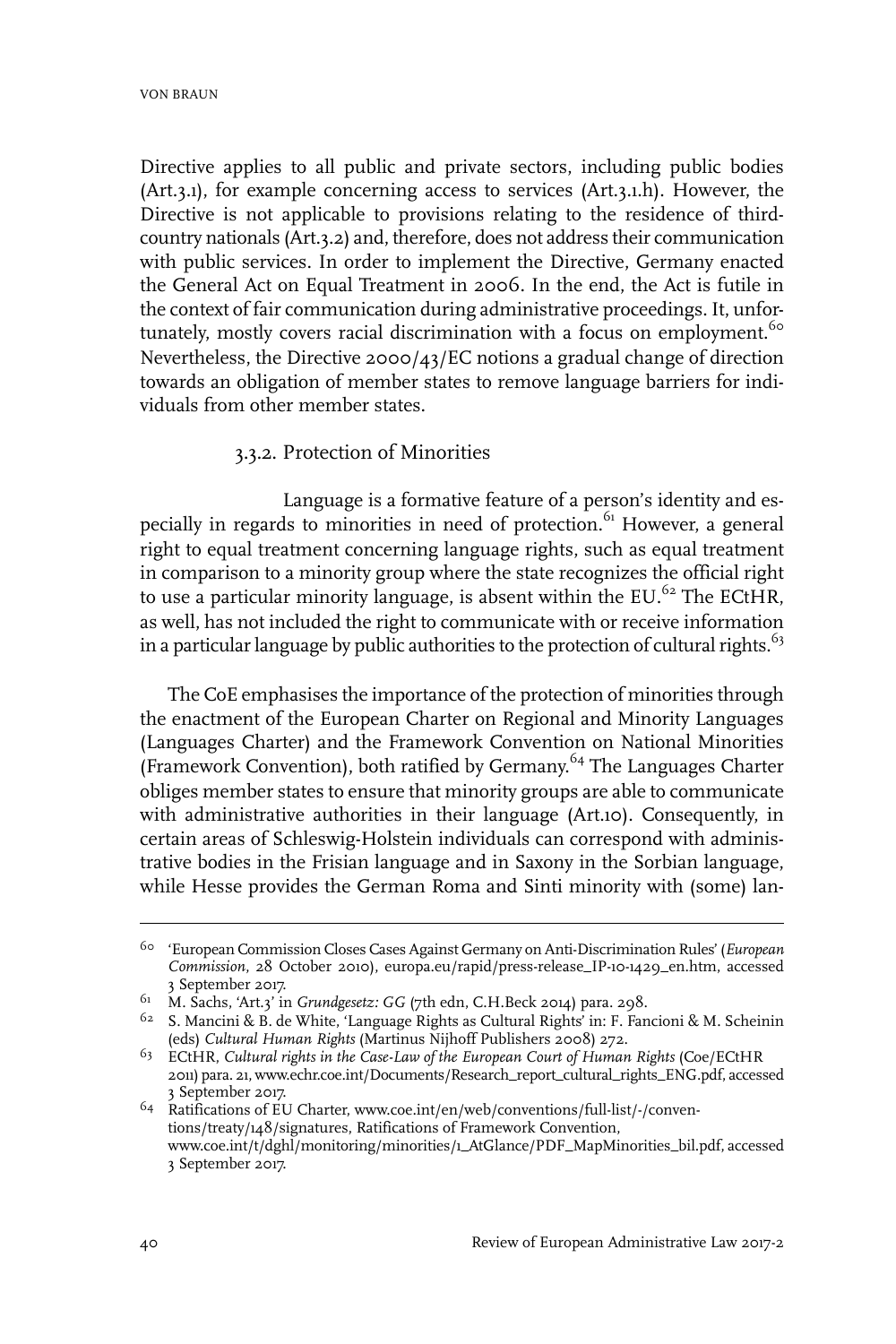guage rights.<sup>65</sup> Recently, the Committee of Ministers recommended Germany to 'implement fully the legislation in place to promote the use of minority languages in contacts with local and regional administrative authorities'.<sup>66</sup> However, the Language Charter does not protect the languages of migrants (Art.1.a). Comparing national minorities with newcomers, e.g. the 1.5 million Turkish people, while much larger in size, therefore, seems fruitless due to the specific protection through the Languages Charter.<sup>67</sup> Nevertheless, its implementation shows that – with sufficient political will – structural change in public services is possible. The Framework Convention does not define the term national minorities, creating a broader scope of application. It (cautiously) requires states to create the possibility for national minorities, who reside traditionally or in substantial numbers in the state, to use their own language when communicating with administrative authorities (Art.10.2). Unfortunately, the international supervision mechanisms of both treaties do not lead to binding judicial decisions.<sup>68</sup> However, both conventions indicate a gradual development of a minimum standard to meet fair communication during administrative proceedings.

#### 3.3.3. Discrimination?

In Germany, the prohibition of discrimination on grounds of language by the legislative body is enshrined in Art.3.3 Basic Law. The term language refers not only to dialects, but also to other languages spoken by individuals living in Germany for a certain amount of time, such as migrant workers.<sup>69</sup> Germany acknowledges exceptions to the official language principle and, thus, highlights the importance of protection against discrimination in the context of administrative proceedings: The Disability Discrimination Act<sup>70</sup> was enacted in 2002, enshrining the right for visually impaired people (Sec.10.1) to obtain documents from administrative authorities written in Braille. Furthermore, people with hearing or speech impairments have the right to communicate with public services in sign language (Sec.9.1). Both groups are similar in the barriers they face in corresponding with administrative authorities: Visually, hearing or speech-impaired individuals may not be capable to correspond with

<sup>65</sup> Kopp 'Sec.23' (n. 11) para. 4e.

<sup>&</sup>lt;sup>66</sup> Committee of Ministers, 'Resolution CM/ResCMN (2016) 4 on the Implementation of the Framework Convention for the Protection of National Minorities by Germany' (3 February 2016), https://wcd.coe.int/ViewDoc.jsp?id=2411251&Site=CM&BackColorInternet=C3C3C3&Back-ColorIntranet=EDB021&BackColorLogged=F5D383, accessed 3 September 2017.

 $67$  Statistical Report (n. 6) 40.

<sup>68</sup> Mancini (n. 62) 273.

<sup>&</sup>lt;sup>69</sup> Mangoldt 'Art.3' (n. 55) para. 389.

Disability Discrimination Act (in German), www.gesetze-im-internet.de/bundesrecht/bgg/ge-70 samt.pdf, accessed 02 November 2017.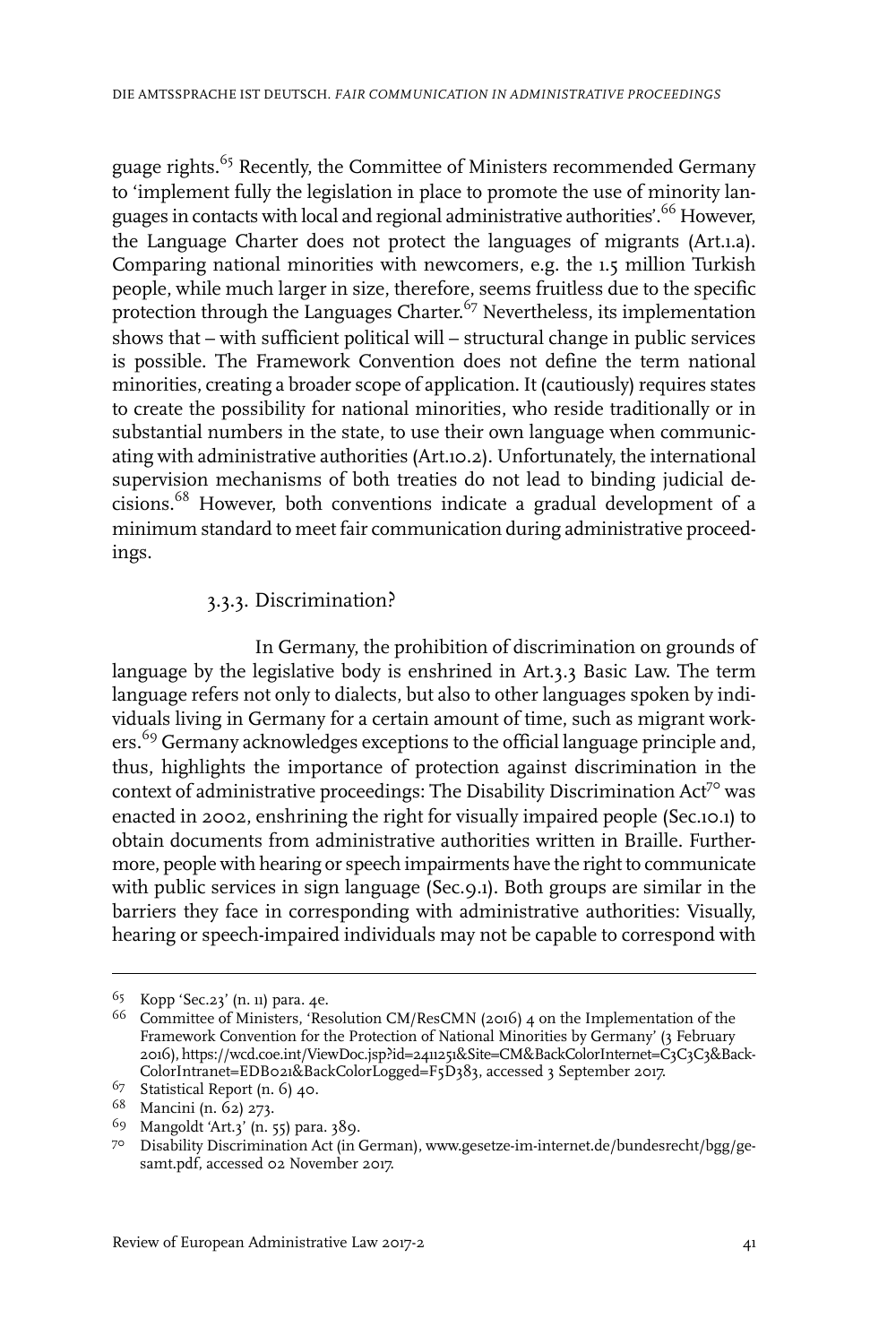administrative authorities without the help of others. In the same way, many newcomers cannot communicate without obtaining support by lawyers, NGOs or volunteers. Yet, they are being treated differently. Reasons for the un-equal treatment, perhaps, are a lack of political will to enhance the protection of newcomers, higher costs for governments and with the result of more work for public services. Instead, newcomers and German-speakers are assisted similarly in public services.<sup>71</sup> However, due to the existing language barrier, Germanspeakers and newcomers are not alike. Embracing Bentham's thoughts on equal treatment, the lack of fair communication for newcomers in administrative proceedings can only be described as a 'flagrant oversight'.<sup>72</sup> Minority groups should be offered the possibility to communicate in their native language during administrative proceedings in order to gain equal access to public services.

# **4. Establishing the Concept of Fair Communication**

As shown above, an evident violation of rights cannot be affirmed with certainty. For this, case law and legal frameworks in the international community and within the EU have not (yet) evolved sufficiently. The concept of fair communication in administrative proceedings has to be developed further. Nevertheless, the absence of law does not imply that the situation for newcomers is just. Given the importance of administrative procedural law, the insufficient protection on grounds of fair communication during administrative proceedings is startling. Public services make life-altering decisions on a daily basis as they decide on the extension of a residency status or the grant of social welfare. The administrative procedure law is tasked with enacting the constitution and monitoring the government's actions, which reflects its central role in ensuring fair treatment.<sup>73</sup> Furthermore, through correct implementation of administrative procedure law, actions of public services are made (more) transparent for individuals and their lawyers.

Laws can be fair and noble, but without an appropriate law of procedure they cannot be implemented according to their purposes.<sup>74</sup> Appropriate law of procedure obeys the concept of fair treatment and social values.<sup>75</sup> Fair treatment includes a framework of 'resources, institutions and personnel to make sure

C. L. Laessig, *Deutsche Amts- und Gerichtssprache* (Vol.8, *Studien und Gutachten aus dem Institut* 71 *der Staatslehre* 1980) 47.

<sup>7&</sup>lt;sup>2</sup> Bentham (n. 26) 52.

<sup>73</sup> Seerden (n. 3) 39.

D. Galligan, *Due Process and Fair Procedures – A Study of Administrative Procedures* (Clarendon 74 Press Oxford 2004) xvii.

Ibid. 7. 75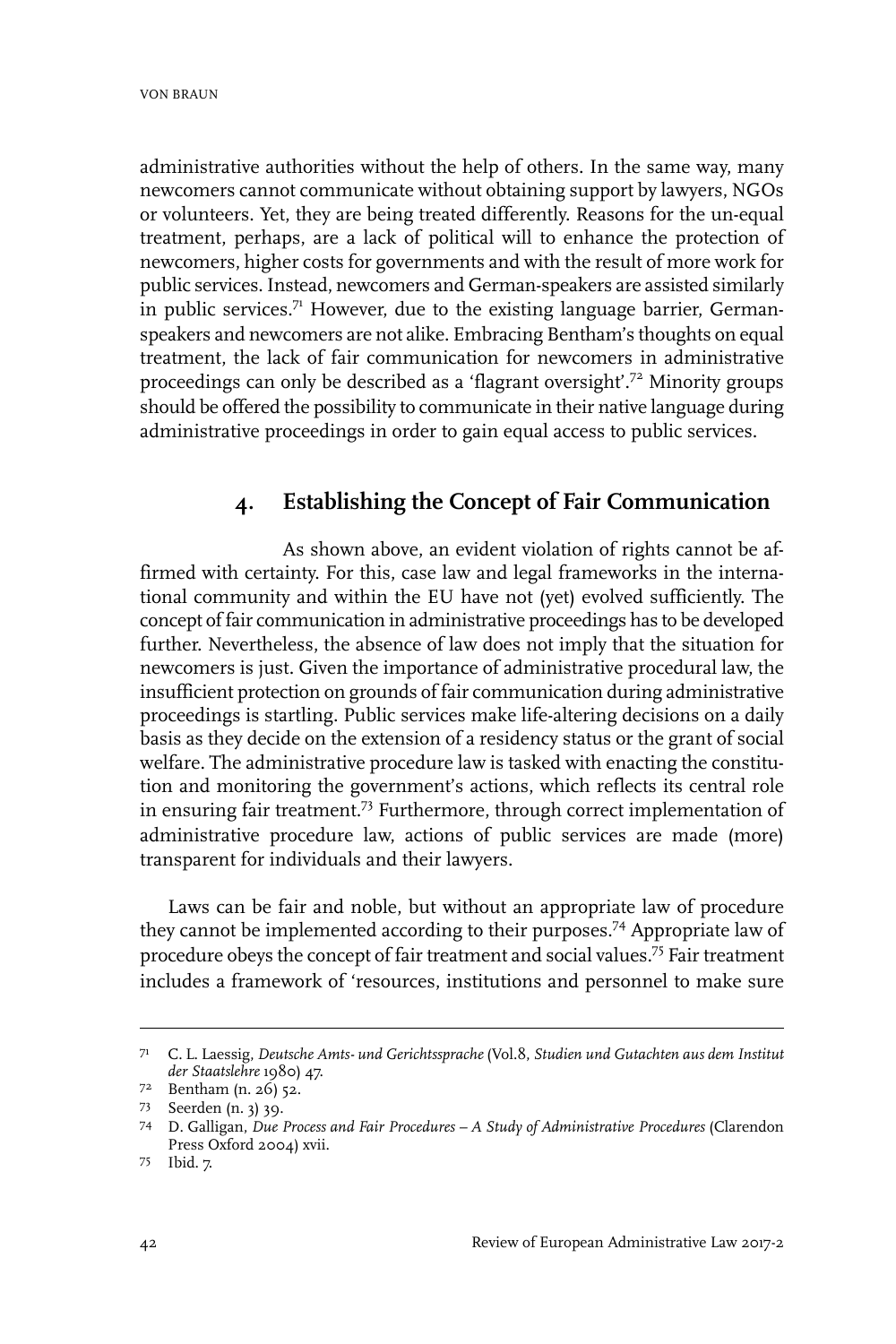that each person is dealt with properly'.<sup>76</sup> To give a positive example, in 2004 the Language Access Act was enacted in Washington, D.C.<sup>77</sup> According to the Act, government agencies provide 'oral language services' (Sec.3.a) and 'translations of vital documents into any non-English language spoken by a limited or non-English proficient population that constitutes 3% or 500 individuals' (Sec.4.a). The Act resulted from years of advocacy through the D.C. Language Access Coalition (DCLAC), an alliance of 41 community based NGOs serving newcomer populations, particularly Latinos.<sup>78</sup> Even 12 years later, the DCLAC is actively engaged in advocating for language policy improvements and in developing a community outreach and education program.<sup>79</sup> Although there are undoubtedly practical challenges in the actual implementation, $8^{\circ}$  it nonetheless shows that political will can be changed through persistent advocacy.

# **5. The Way Forward**

Germany, along with other EU member states, lacks advocates similar to the DCLAC and, consequently, has so far not enacted legislation comparable to the D.C. Language Access Act. According to Deena Hurwitz, 'dynamic' advocacy includes various strategies such as influencing public opinion through report writing, campaigns and strategic litigation.<sup>81</sup> These advocacy strategies can now be used to enhance the situation for newcomers in European countries. *Firstly*, through the formation of a coalition like the DCLAC, campaigns can be organized jointly by NGOs that focus on newcomer populations. *Secondly*, a public debate can be triggered through the publishing ofreports and academic articles on this matter. For this, court rulings, similar to the ones mentioned above, can be researched and published. *Thirdly*, a joint constitutional petition of a significant number of newcomers, supported by lawyers, against the official language policy on the grounds of discrimination may (carefully) be considered. As for Germany, a petition seems pre-dated concerning new-

<sup>&</sup>lt;sup>76</sup> Ibid. 76.

<sup>77</sup> D.C. Language Access Act, www.lep.gov/resources/2008\_Conference\_Materials/DCLanguageAccessActof2004.pdf, accessed 3 September 2017.

 $^{78}$  H. Bernstein & others, 'Ten Years of Language Access Act' (Urban Institute 2014) 9, http://ohr.dc.gov/sites/default/files/dc/sites/ohr/publication/attachments/Language%20Access%20in%20Washington%20DC%200408%20final.pdf, accessed 3 September 2017.

D.C. Language Access Coalition, dclanguageaccess.org/about-the-dc-language-access-coali-79 tion.html, accessed 3 September 2017.

American University, Washington College of Law,Immigrant Justice Clinic, *Access denied –* 80 *The Unfulfilled Promise of the D.C. Language Access Act* (2012), www.wcl.american.edu/news/documents/AccessDenied.pdf, accessed 3 September 2017.

 $81$  D. Hurwitz, 'Lawyering for Justice and the Inevitability of International Human Rights Clinics' [2003] Vol. 28, *Yale Journal of International Law* 517.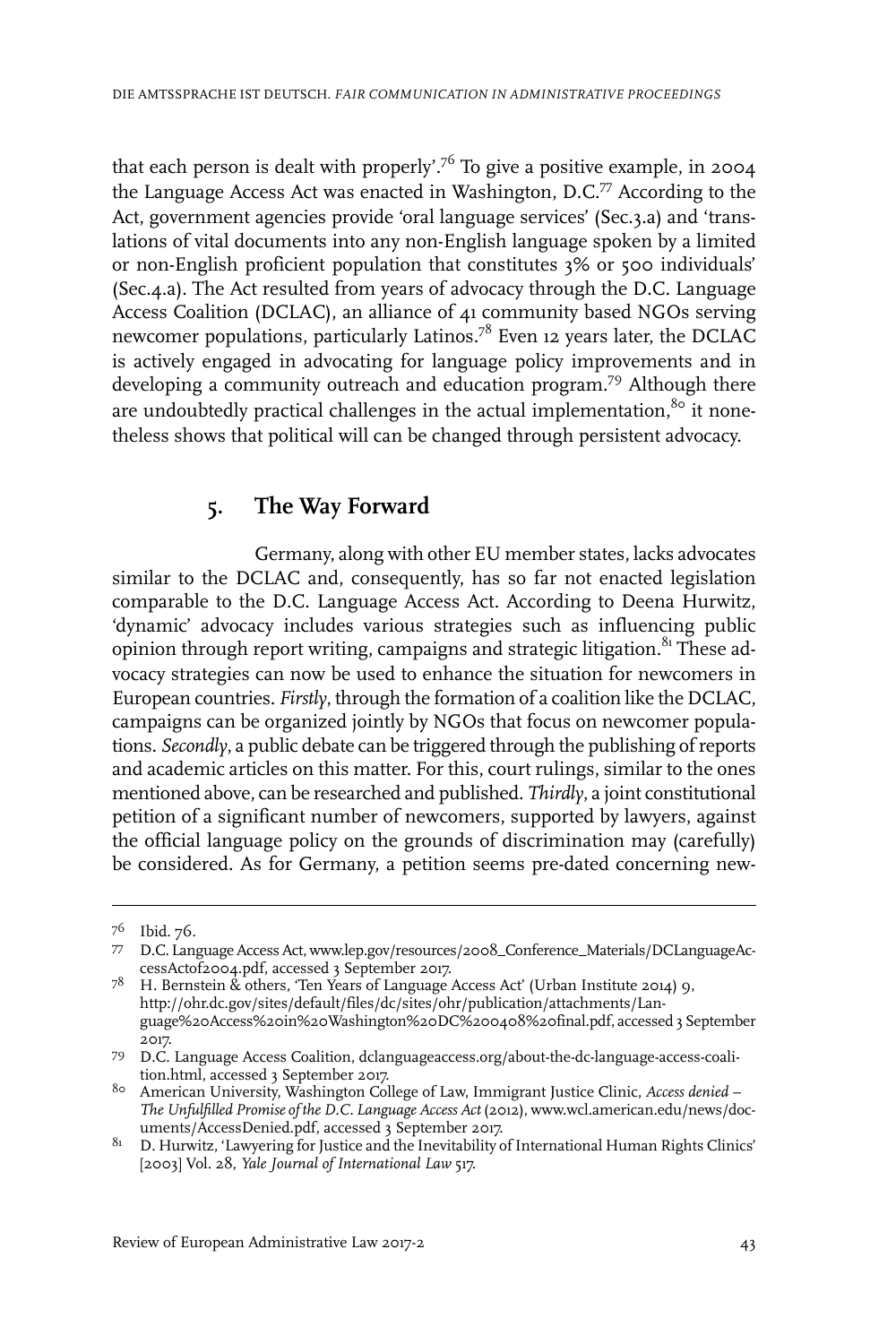comers from outside of the EU. However, administrative procedure law is a dynamic law constantly 'influenced by political, social, economic, technical and cultural circumstances and developments of its time'.<sup>82</sup> In the future, the German Federal Constitutional Court will have to consider the matter in the context of a now more culturally diverse country due to migration. The goal would be to amend Sec.23 Administrative Procedure Act in favour of the concept of fair communication. For this, exceptions to Sec.23 Administrative Procedure Act, e.g. the translation of documents, could ensure that newcomers understood important information. $83$ 

Besides legislative change, the more pressing goal is to enhance translation services in public services immediately. To reach this goal, not only does there need to be the establishment of additional 'Welcome Centres', but their remit also needs to be expanded beyond highly qualified newcomers. There are for instance plenty of citizens, who originate from Turkey, Russia or Syria, for the government to employ as translators. Furthermore, all websites of regional public services should be translated into foreign languages. As a short-term goal, a list of NGOs and companies, who provide translation services, can be made easily accessible online by uploading it on the website of relevant public services in various languages. The accomplishment of these goals may be timeintense, challenging and frustrating in the short run, but at a potentially great contribution for an NGO or Human Rights Clinic concentrating on newcomer's rights and access to justice in the long run.

In conclusion, the right to fair communication during administrative proceedings for newcomers has not yet evolved sufficiently. The work of the EU and the CoE that gradually develop policies towards fair communication concerning the individuals of their member states, is a welcome step towards establishing fair communication. In order to establish a concept of fair communication in administrative proceedings, the public opinion first needs to change. This is possible as the example of Washington, D.C. shows. Germany has proven the ability to make structural changes within public services to offer fair communication for the visually and hearing impaired as well as for national minorities. The country has also proven its interest in efficient and fair communication with newcomers through the establishment of certain public services, e.g. the 'Welcome-Centres'. Most likely, the number of newcomers will only rise further in the coming decades. It is now time for advocacy strategies to

<sup>82</sup> Seerden (n. 3) 39.

<sup>&</sup>lt;sup>83</sup> B. Copur & B. Steller, 'Etablierung von Willkommensstrukturen im Verfahren und in der Organisation der Zuwanderung' [2013] Vol. 2, *Zeitschrift fuer Auslaenderrecht und Auslaenderpolitik* 58, 62.